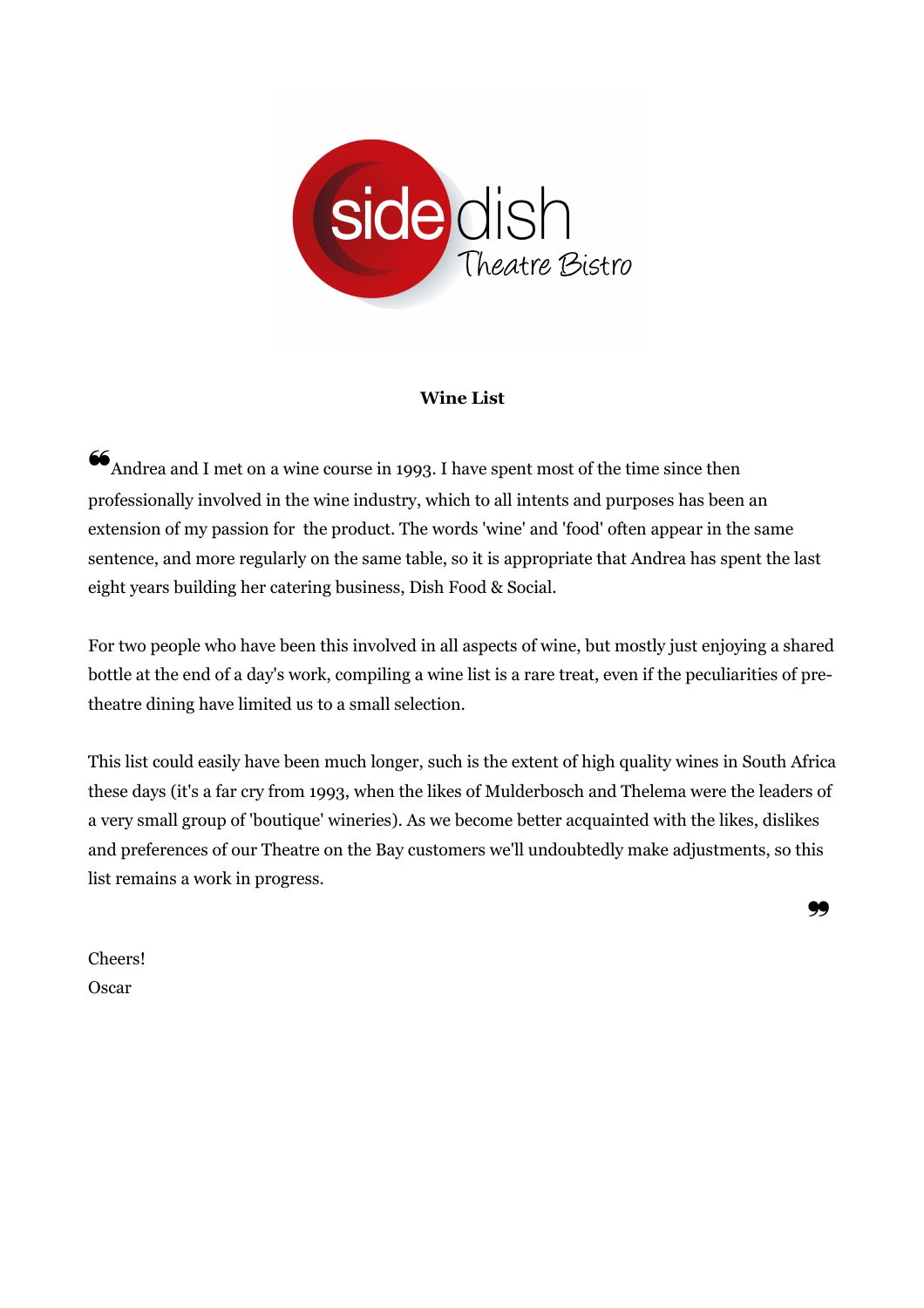# **White**

|                                                                                                                                                                                                                           | <b>Glass</b> | <b>Bottle</b> |
|---------------------------------------------------------------------------------------------------------------------------------------------------------------------------------------------------------------------------|--------------|---------------|
|                                                                                                                                                                                                                           | 150ml        |               |
|                                                                                                                                                                                                                           |              |               |
| This "spark plug of a white" combines the tropical richness of old,<br>unirrigated bush vine chenin blanc, with the zesty freshness of<br>sauvignon blanc.                                                                |              |               |
|                                                                                                                                                                                                                           |              |               |
| As invigorating as a leap into the Camps Bay surf, this wine packs<br>all the flavour that has made sauvignon blanc the 'it' grape of the<br>nineties, noughties, and beyond.                                             |              |               |
|                                                                                                                                                                                                                           |              |               |
| Planted on virgin vine lands, these vineyards face a daily barrage<br>of southerly winds blowing across the ocean, only 8km away. The<br>purity of the fruit and cleansing nature of the acidity are just<br>spectacular. |              |               |
|                                                                                                                                                                                                                           |              |               |
| Chablis has met its match in this flinty, food-friendly wine from<br>the Louw family in Durbanville. It's bottled under screwcap, so<br>decanting helps to release the creamier edge to its citrus flavours.              |              |               |
|                                                                                                                                                                                                                           |              |               |
| This is a great example of barrel-fermented chardonnay. The oak<br>does little more than 'kiss' the citrus fruits, and the palate remains<br>lively.                                                                      |              |               |
|                                                                                                                                                                                                                           |              |               |
| This barrel-fermented wine is nothing short of sensational. There's<br>wonderful acidity, a lovely concentration of fruit, and the oak is<br>perfectly integrated after several years' bottle maturation.                 |              |               |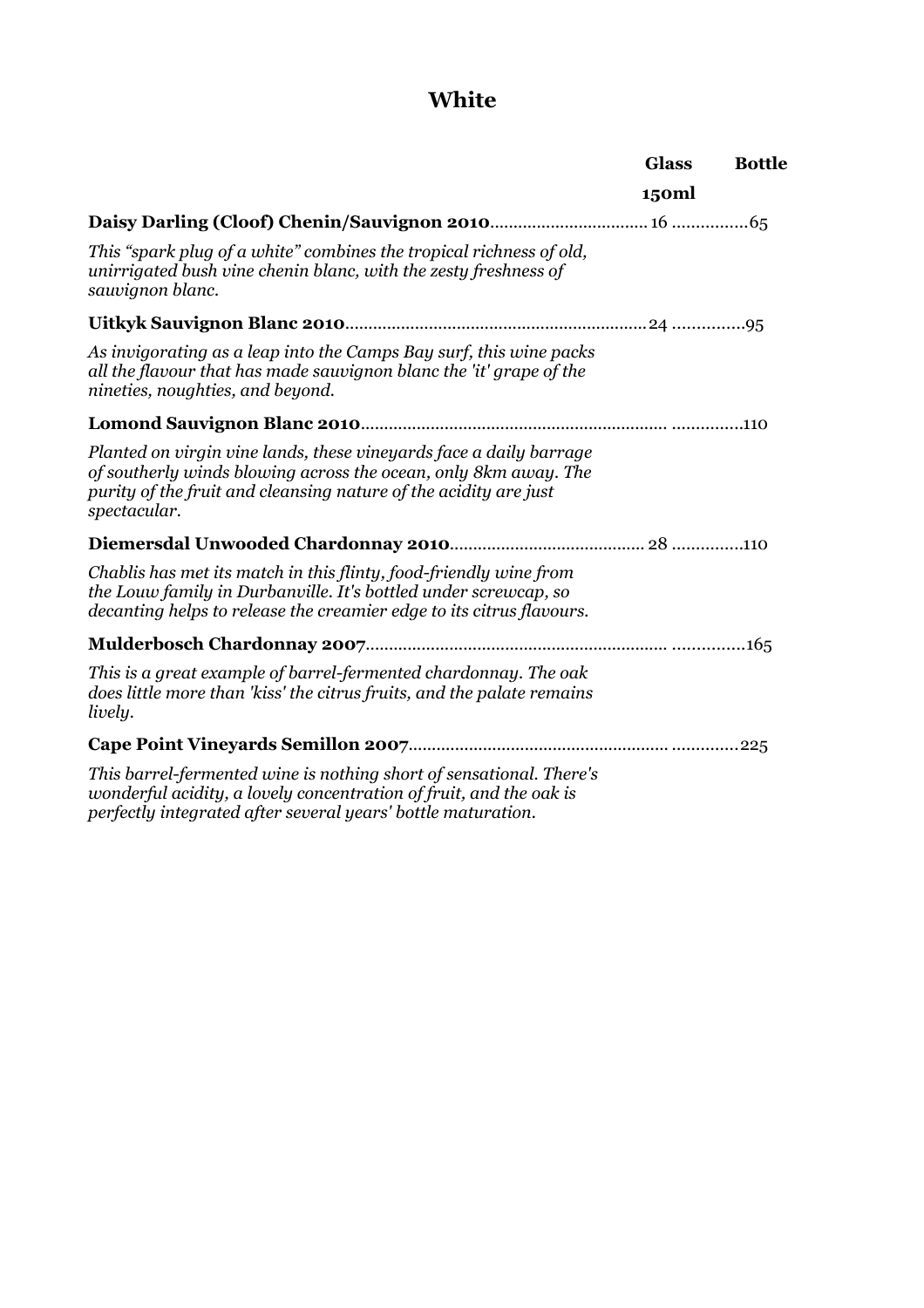## **Red**

|                                                                                                                                                                                                                                                                                           | <b>Glass</b><br>150ml | <b>Bottle</b> |
|-------------------------------------------------------------------------------------------------------------------------------------------------------------------------------------------------------------------------------------------------------------------------------------------|-----------------------|---------------|
|                                                                                                                                                                                                                                                                                           |                       |               |
|                                                                                                                                                                                                                                                                                           |                       |               |
| While everyone else is falling over themselves to throw more new<br>oak barrels at their shiraz, the de Wets of Arabella are<br>maintaining their focus on the quality of the primary fruit (and an<br>approachable price, of course).                                                    |                       |               |
|                                                                                                                                                                                                                                                                                           |                       |               |
| "As seductive as Princess Leah in a gold bikini", this hedonistic<br>blend from Cloof has curves where others don't have places.                                                                                                                                                          |                       |               |
|                                                                                                                                                                                                                                                                                           |                       |               |
| This wine is what happens when you take fabulous shiraz fruit<br>from Darling, age it in French oak, and then let Oscar loose on the<br>marketing. Most estates would sell this quality of shiraz for double<br>the money.                                                                |                       |               |
|                                                                                                                                                                                                                                                                                           |                       |               |
| This pinotage is somewhat demure (in a good way). It's elegant<br>and well-structured, which means it's not going to $f^{**}$ up the<br>flavour of your cheeseburger, as the saying goes.                                                                                                 |                       |               |
|                                                                                                                                                                                                                                                                                           |                       |               |
| The sincerity with which winemaker De Wet Viljoen speaks about<br>his wines is striking. This one – rich, concentrated fruit, supported<br>by spicy French oak – does its own talking. It's a blend of<br>Bordeaux varieties, the estate's red flagship, and deservedly so. A<br>cracker! |                       |               |
|                                                                                                                                                                                                                                                                                           |                       |               |
| Andrea has a soft spot for this wine from Boekenhoutskloof. It's a<br>savoury blend of Shiraz, Pinotage, Grenache, Cinsault and<br>Viognier, and it's guaranteed to put a smile on her face.                                                                                              |                       |               |